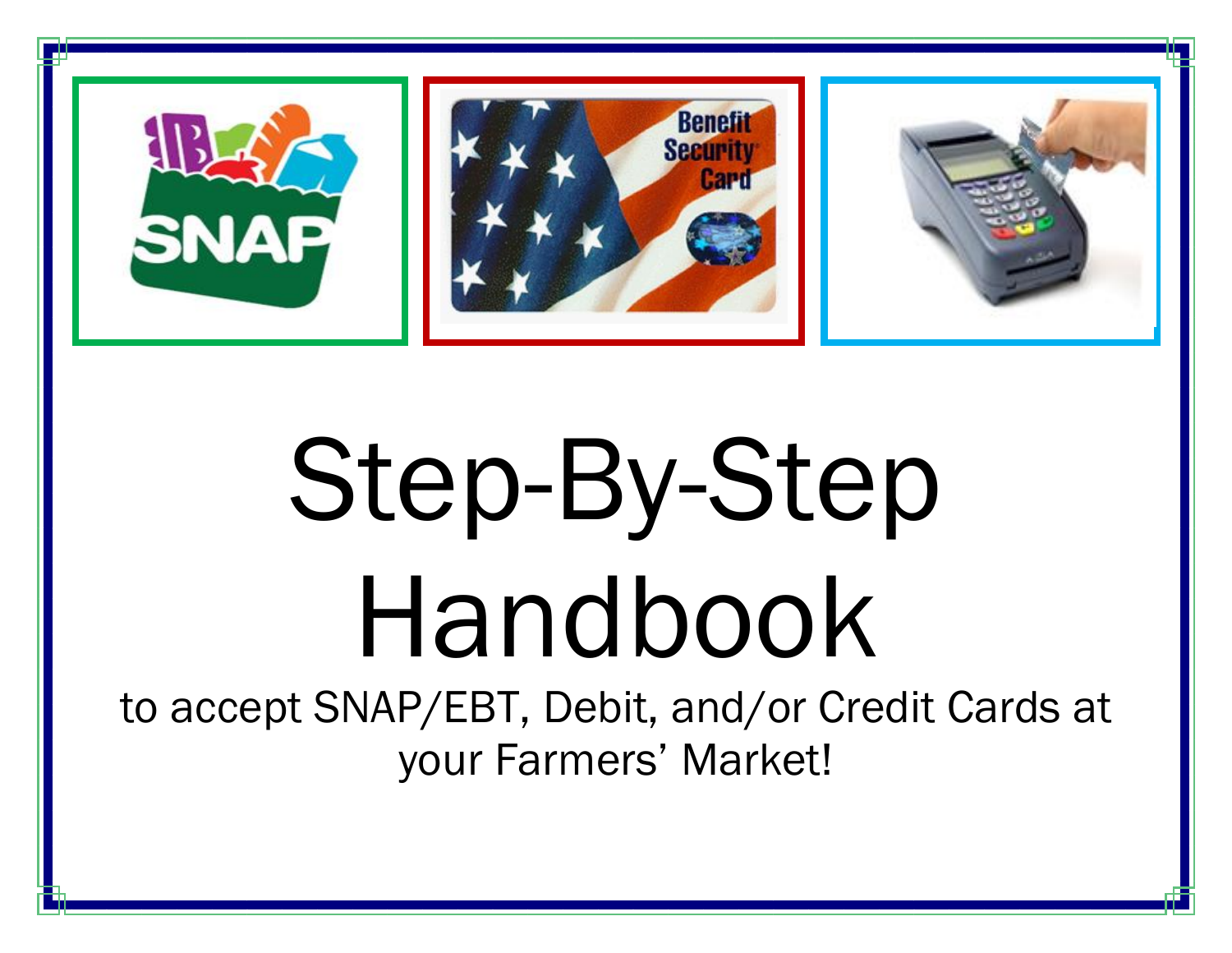## Acknowledgements

Much gratitude and thanks to the following individuals:

- Suzanne Briggs; Management Consultant, Collaboration
- Kelly Lawton, NC Community Transformation Grant Project Coordinator, Region 10
- Karen Stanley, Healthy Eating Coordinator, NC Division of Public Health
- Allison Swart, NC Community Transformation Grant Project Coordinator, Region 10
- Jan Walters, Co-Chair, Jan Walters' Consulting Services

They provided valuable insight, and time to review this resource guide.



For more information on this guide, please contact: **Diana Vetter Craft** Health Educator Carteret County Health Department Email[: diana.craft@carteretcountync.gov](mailto:diana.craft@carteretcountync.gov)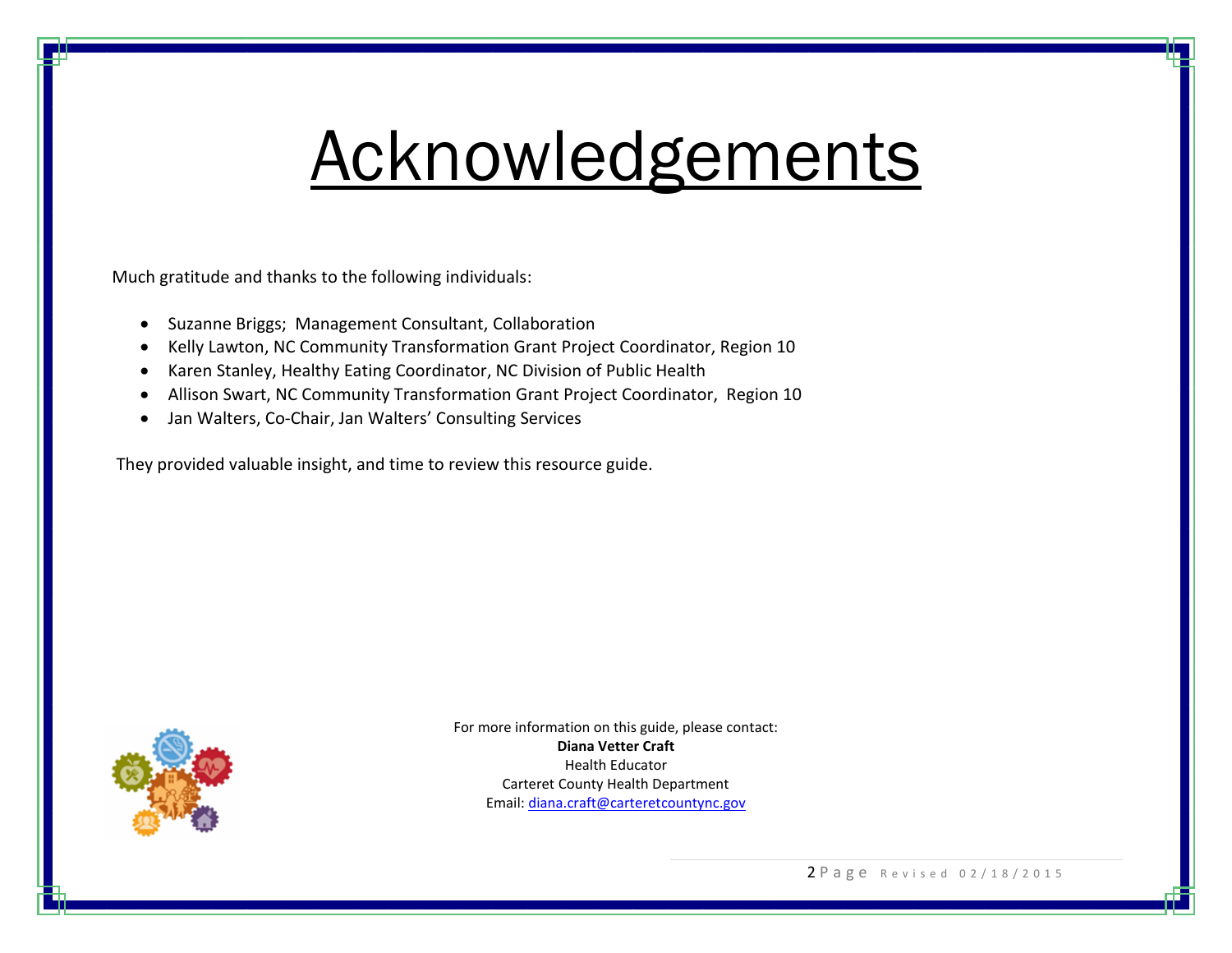# Introduction

This guide is to help improve access to healthy, affordable foods through accepting SNAP/EBT at farmers' markets in North Carolina. This document is to serve as a resource for farmers, growers, market managers, community organizations and faith-based groups wanting to establish SNAP/EBT. EBT (Electronic Benefit Transfer) is defined as an electronic system that allows a recipient to authorize the transfer of their government benefits such as Supplemental Nutrition Assistance Program (SNAP, formally known as Food Stamps), to pay for products purchased.

This guide informs a farmers' market on how to accept SNAP/EBT benefits. Topics will include:

- Benefits to accepting SNAP
- Meet the requirements
- How to apply for SNAP/EBT
- After your application is approved
- Obtaining the Point of Sale (POS) equipment
- Record Keeping
- Promote SNAP/EBT at your local farm or farmers' market
- Resources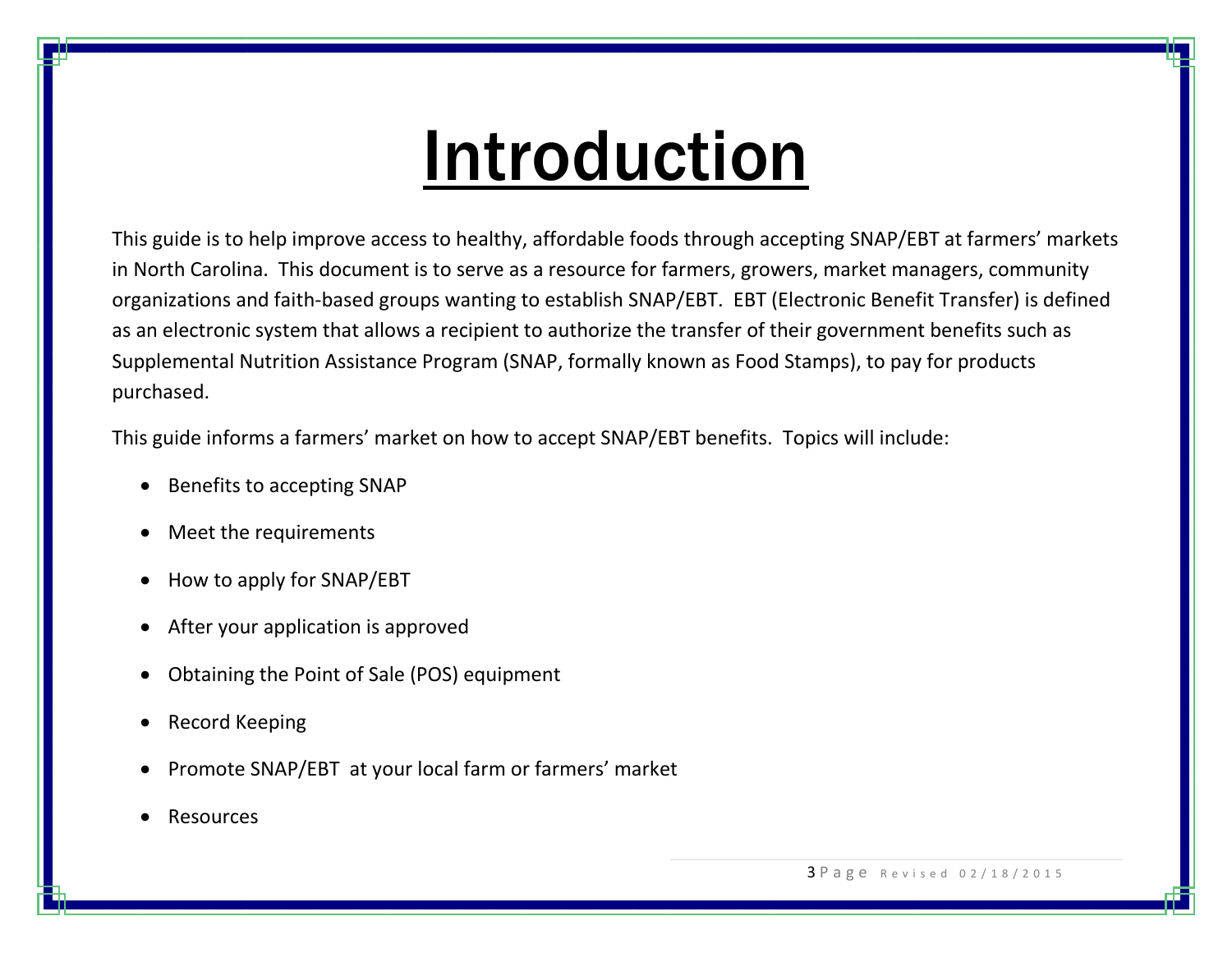# Glossary of Terms

- **1. Electronic Benefit Transfer (EBT) System**: EBT is defined as an electronic system that allows a recipient to authorize the transfer of their government benefits such as Supplemental Nutrition Assistance Program (SNAP, formally known as Food Stamps), to pay for foods purchased.
- **2. Food and Nutrition Service (FNS)**: A USDA agency that administers 15 of the Nation's food assistance programs, including SNAP, WIC, and the School breakfast and lunch programs. FNS provides children and low-income population's access to food, healthful diet and nutrition education.
- **3. Point-of-Sale (POS) Wired and Wireless terminals:** Devices that process transactions through the use of EBT/SNAP, debit, and/or credit cards to use as a form of payment. A **wired terminal** is stationary and requires electricity and a phone line. **Wireless terminals** are mobile and can operate anywhere there is cellular coverage.
- **4. Scrip:** A certificate that can be exchanged for goods at the farmers market that issued it. Scrip can be paper vouchers, tokens, or receipts.
- **5. Scrip program:** A program that allows market vendors to accept SNAP benefits using a central POS terminal to issue scrip. The scrip is used as a form of payment to shop for eligible food items anywhere in the market.
- **6. State EBT Contractor:** A contractor that manages the database for all state SNAP benefits transactions between SNAP participant and SNAP approved retailers. North Carolina's EBT contractor is FIS Global
- **7. Supplemental Nutrition Assistance Program (SNAP):** Previously known as Food Stamps. This is a federal program that provides help to low-income people to purchase food they need.
- **8. MarketLink:** National Association of Farmers Market Nutrition Program's (NAFMNP) one-stop solution for electronic payments at farmers markets nationwide. Through this program, the Supplemental Nutrition Assistance Program (SNAP), debit, and credit card payments can be accepted from customers via wireless technology.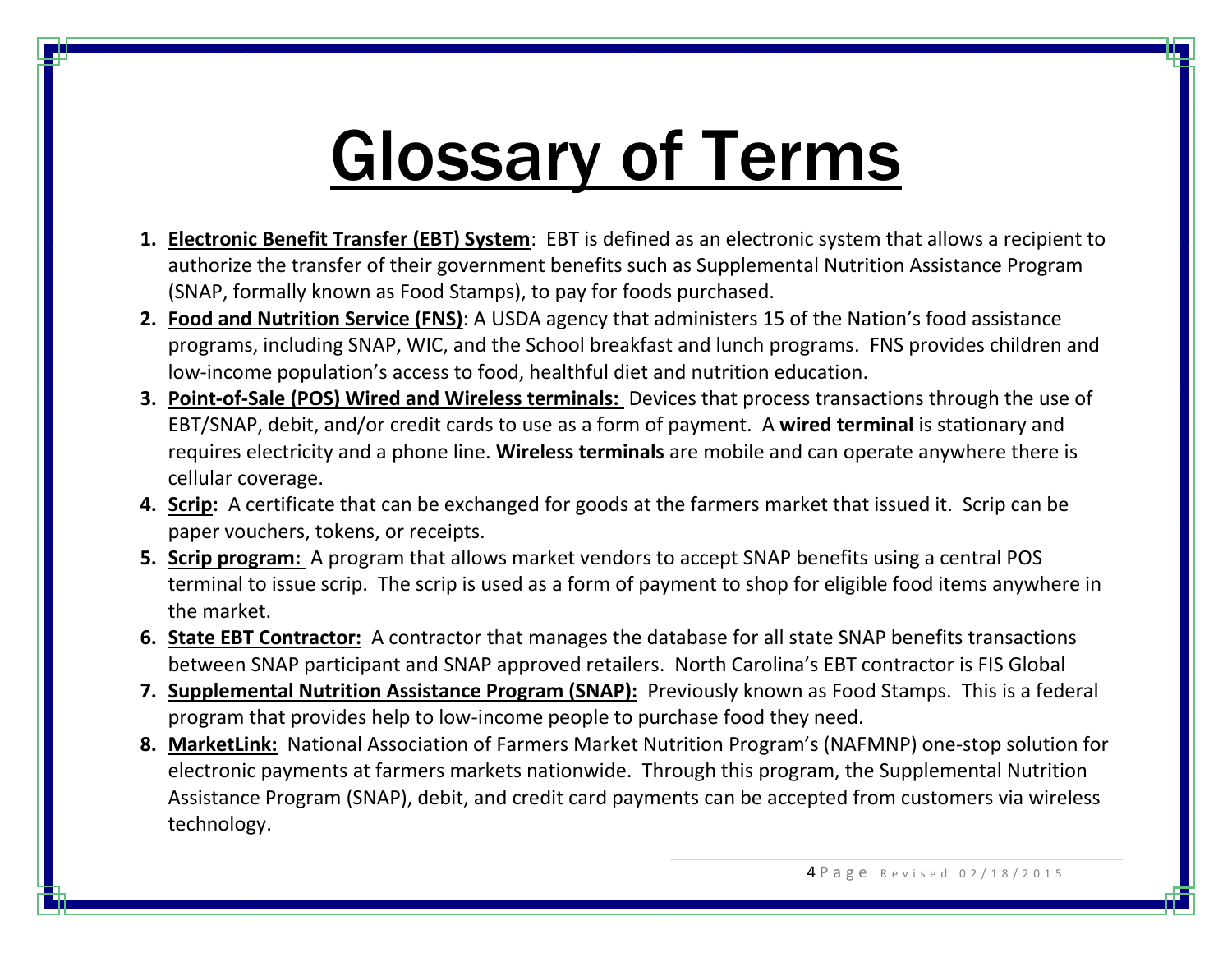# **Benefits of accepting SNAP**

#### **Increase Sales for Farmers**

- o U.S. SNAP sales in farmers markets increased from \$2.5 M in 2004 to \$16M in 2012.
- **Increase Food Access Points for Low-Income Individuals and Families**
	- o All citizens young and old, high-income and low-income should know their farmers and have every opportunity to eat the freshest food closest to home.

#### **Increase the Consumption of Fresh Fruits and Vegetables**

o Farmers markets are now seen more than ever as a Healthy Choice.





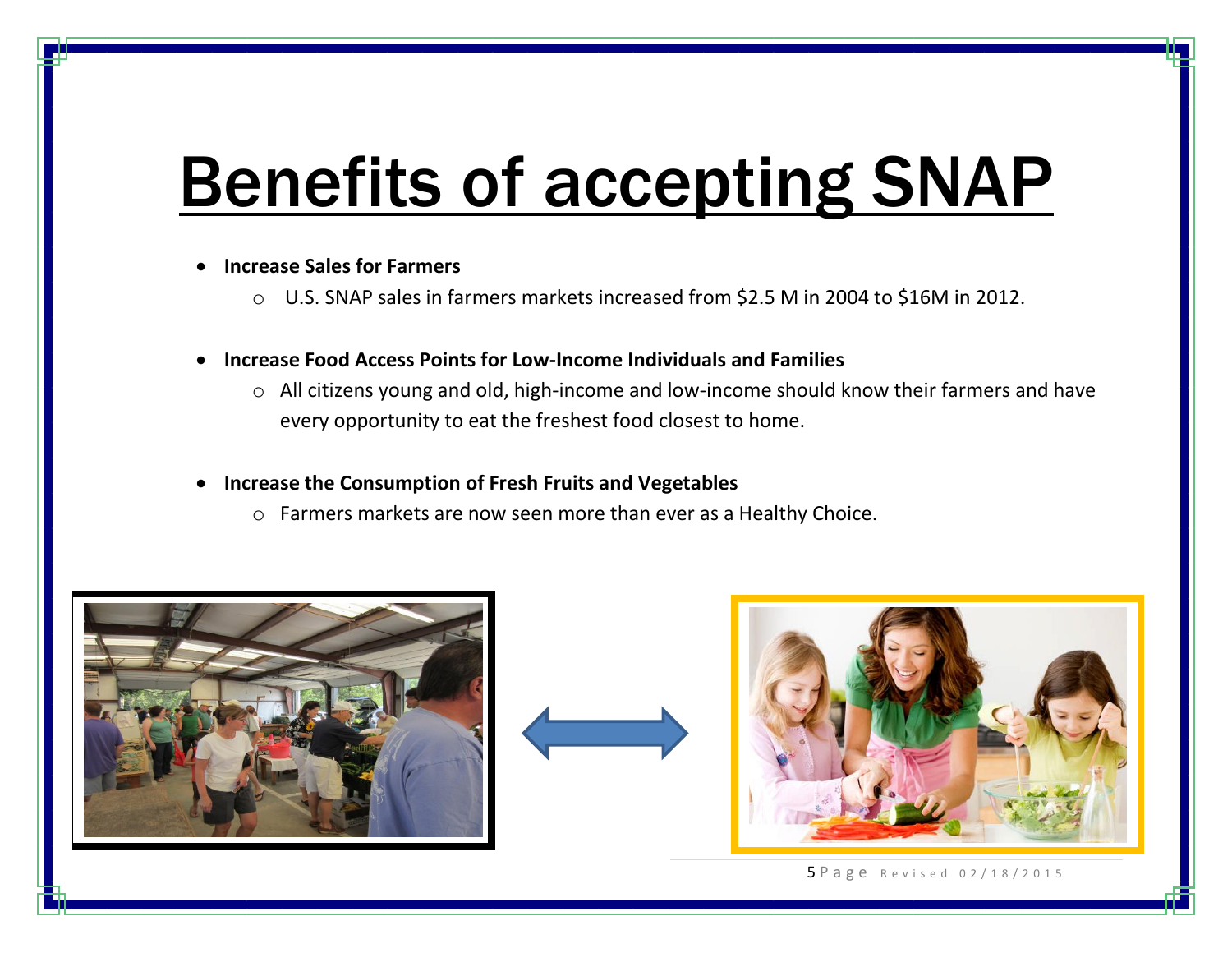# Meet the USDA requirements

A farmers' market is eligible to be a USDA approved SNAP retailer if at least one of the following criteria is met.

- $\circ$  A farmers' market must have at least 50 percent of total gross market sales in eligible staple food items (see list below).
	- **Eligible Food Items:**
		- Breads and Cereals:
		- Fruits and vegetables;
		- Honey(plain or flavored);
		- Jams and Jellies:
		- Meats, fish, and poultry; and
		- Dairy Products.
		- Seeds and plants which produce food for the household to eat.

#### **OR**

 $\circ$  A farmers' market must offer on a continuous basis at least three different varieties of food in each of the following four staple food groups, with perishable foods in at least two categories, on a daily basis: Fruits and Vegetables; bread or grains; dairy products; and meat, poultry, and fish.

**Note:** Prepared foods, hot foods, and hot beverages are a non-eligible food items. For more information on SNAP eligibility requirements, please visit:<http://www.fns.usda.gov/snap/retailers/eligible.htm>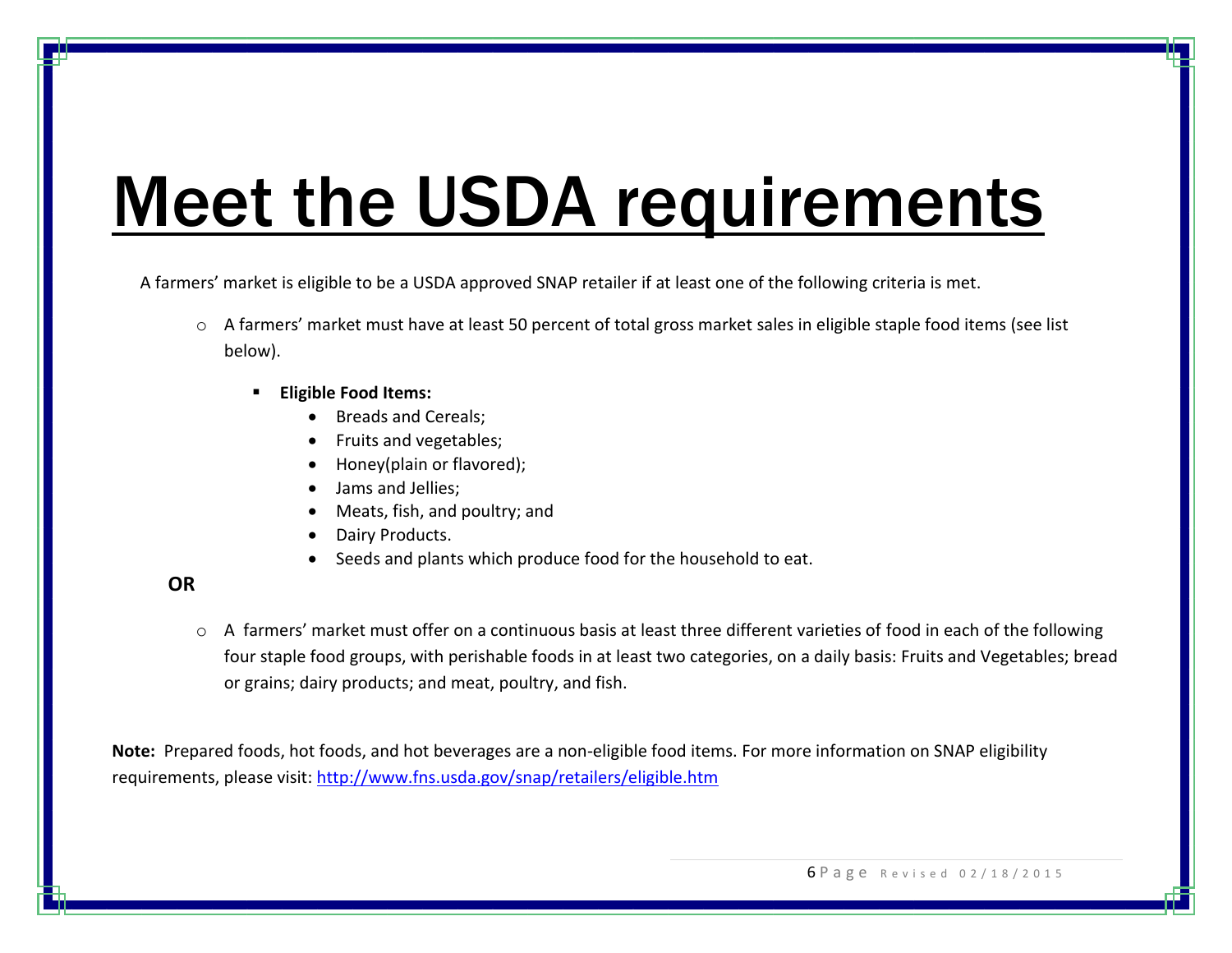### Step 1: Applying to be a SNAP Retailer

- 1) Determine who will submit application on behalf of the farmers' market (usually this is the market manager or managing organization)
	- i) You will need the following supporting documents to complete the application:
		- (a) Social Security Number or Tax ID Number
		- (b) Total gross market sales
			- (i) IRS business tax return for market
			- (ii) Estimate sales if you are new market (less than a year old)
		- (c) Copy of drivers' license (front and back)
		- (d) Copy of Social Security Number or Copy of Tax ID permit
- 2a) Complete Eligibility Assessment (determine if you qualify for free equipment) and Application Visit: [www.marketlink.org](http://www.marketlink.org/)

#### **OR**

2b) Complete an Application

Visit:<http://www.fns.usda.gov/snap/retailers/application-process.htm>**OR** Call: 1 (877) 823-4369

2) Submit Application

a) Submit supporting documents (mentioned above) to: SNAP Retailer Service Center, USDA Food and Nutrition Service PO Box 14500, Washington DC 20044.

Processing applications take approximately 45-60 days.

- 3) Application Approved:
	- a) Once approved you will receive your SNAP Retailers License and a training manual in the mail.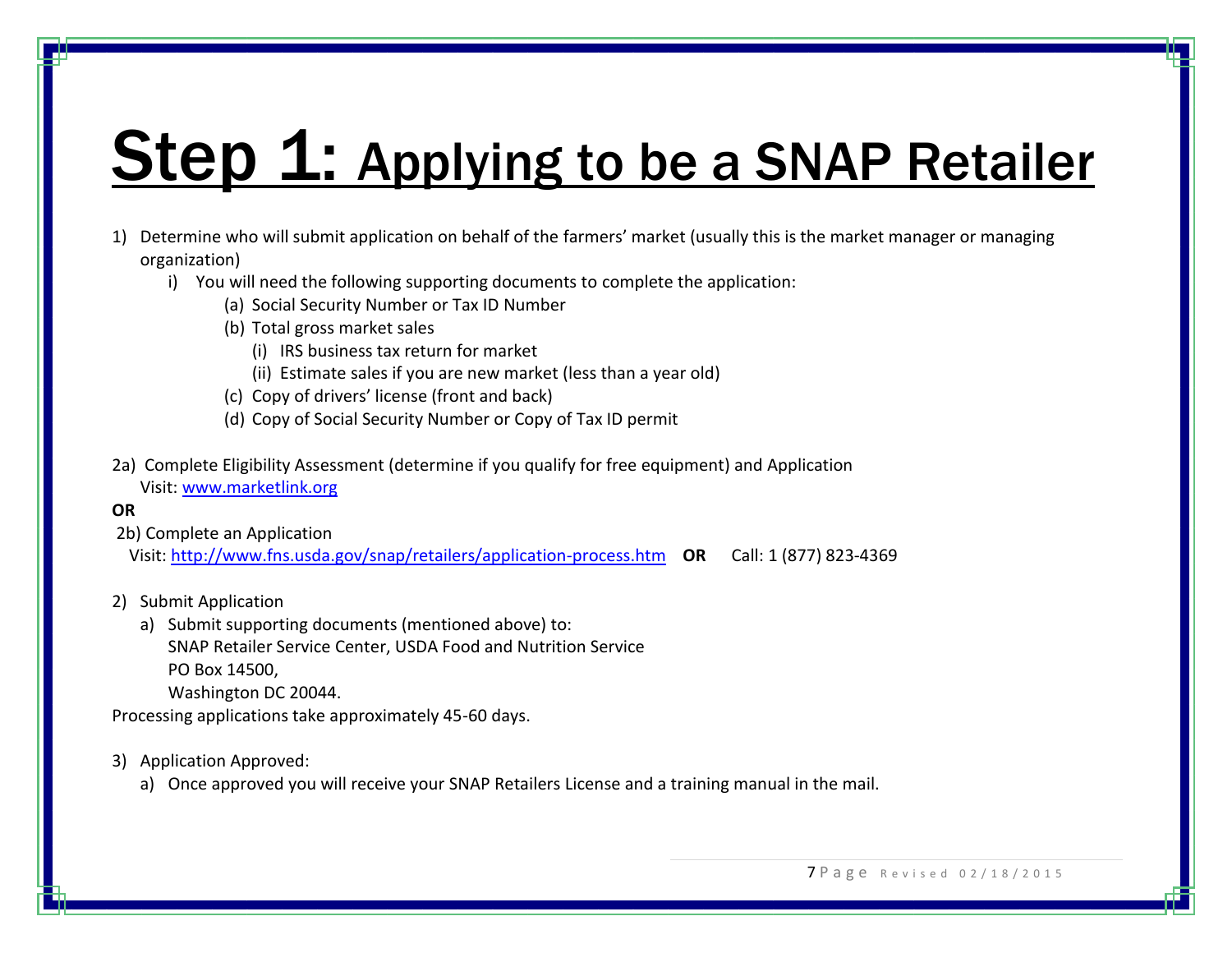### **Step 2: Choosing an Electronic System**

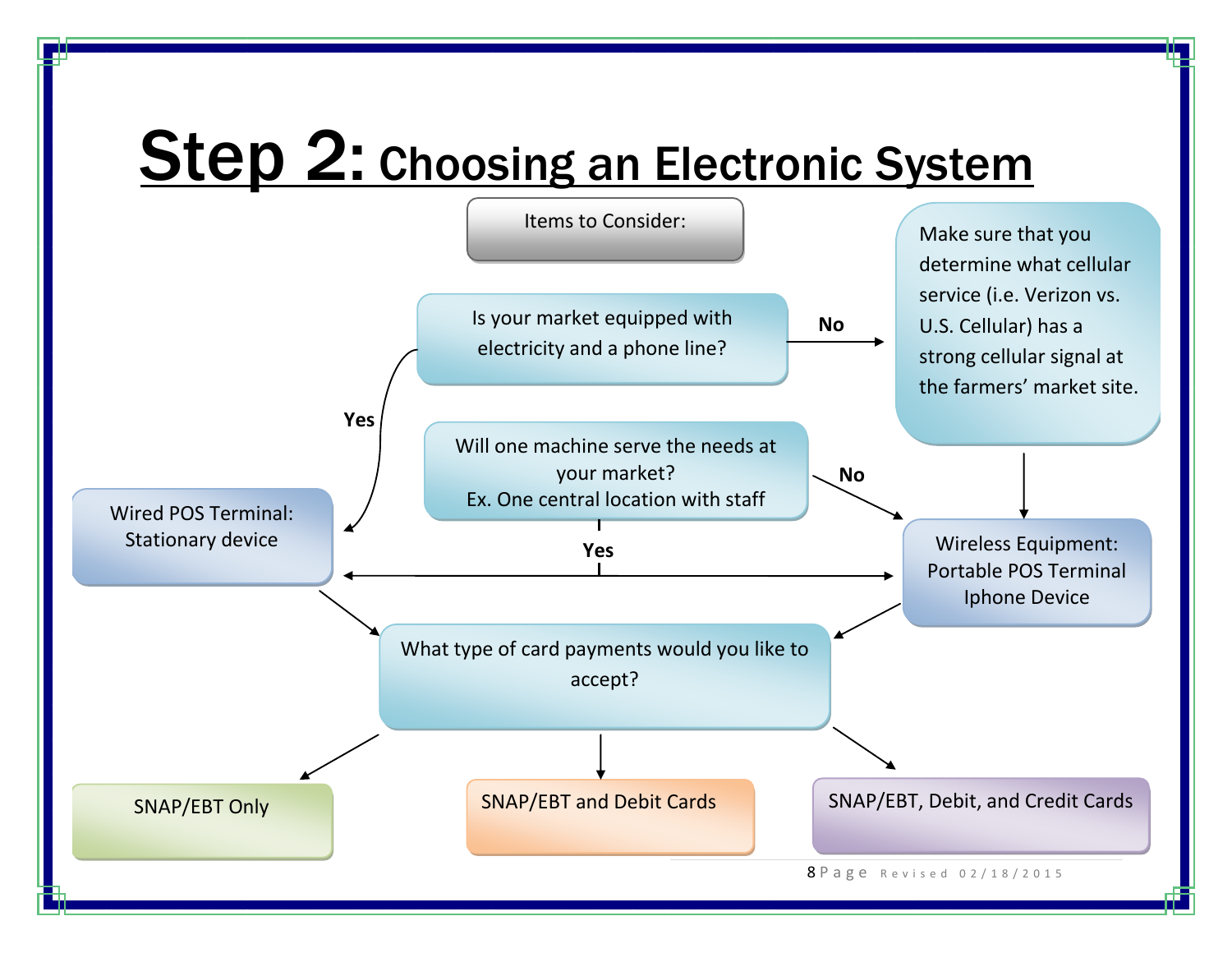### **Step 3: Choosing a Card Service Provider**

Now that you have decided on what type of machine (Wired or Wireless Equipment), it is time to decide on a card service provider. This card service provider can be your reliable bank or you can use a larger company (see page 10). When deciding on a provider, it is important to use a card service provider that best serves the needs of your market.

Below are questions to consider when speaking to a card service provider to help guide you to the right service:

- 1) What cellular network (i.e. Verizon vs. U.S. Cellular) does your Wireless POS terminal operate on?
- 2) Do you offer 24/7 customer services?
- 3) Are you charged fees for turning the system off during non-market months?
- 4) What is the cost to accept SNAP/EBT, Debit, and/or Credit Cards?
	- a) What are your start-up costs (set-up fees)?
	- b) What are the transaction fees for SNAP/EBT, Debit, and/or Credit Cards?
	- c) What are your monthly fees (i.e. wireless fees, batch close out fees, and customer service fees, etc.)
- 5) Do you have any warranties on the POS terminals, if so, what is the cost?
- 6) How long is the contract for?
- 7) Does the contract automatically renew or does the market need to call the provider?

\*Remember you can ask other farmers markets for recommendations on which provider worked best for them.\*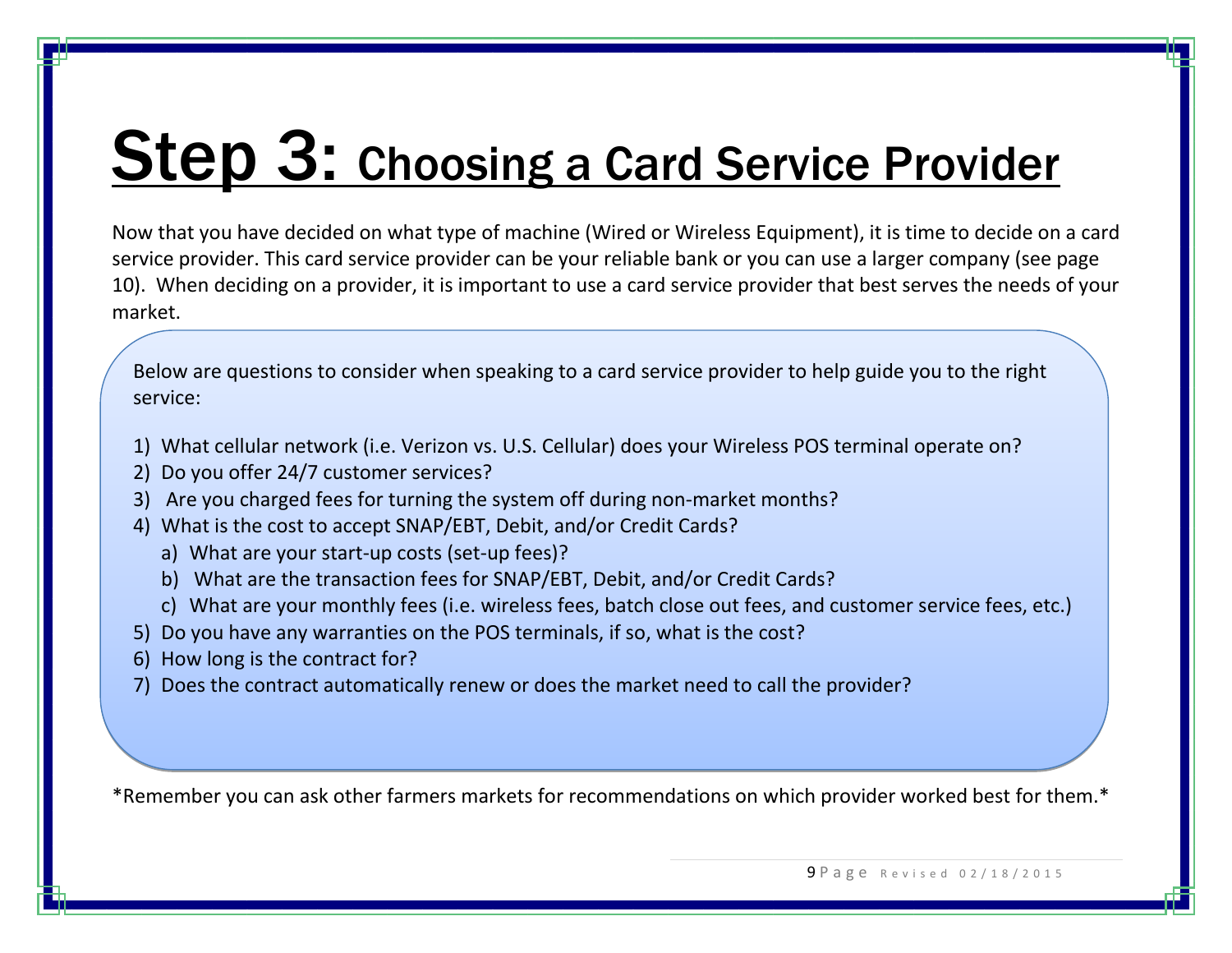# Card Service Providers

\*The details below are for informational purposes only. Community Transformation Grant (CTG) staff does not endorse any specific merchant service provider. Each farmers' market should research and select the provider that best is suited for their needs. \*

Below are card service provider companies that have assisted other farmers or farmers' markets in accepting electronic payment methods.

#### **Merchant Source:**

Kim Lyons Business Relations Manager Phone: 1- 800-313-5198 Website: [http://merchantsource.com](http://merchantsource.com/)

#### **Leaders- The Merchant Service Company:**

Kenny Thompson Key Accounts Executive Phone: 1-800-566-0099x160 (Toll Free) Website: [www.leadersmerchantservices.com](http://www.leadersmerchantservices.com/)

**Total Merchant Services** Robert Edelmann Director of Sales Phone: 1-970-945-8158 Website: [http://totalmerchantservices.com](http://totalmerchantservices.com/)

#### **FIS Global/efunds:**

Lucia Skow Account Relationship Executive - FIS Government Solutions Phone: 1-414-341-4291 Website: [http://www.fisglobal.com](http://www.fisglobal.com/)

#### **TSYS Merchant Solution:**

Jason Butts Chris Shanahan Business Development Senior Business Consultant Phone: 1-402-574-7086 Phone: 1- 402-574-7016 Website:

<http://www.tsysmerchantsolutions.com/mark/index.html>

**WorldPay (Iphone/Ipad Equipment)**  Kevin Casey National Account Sales Director, Grocery Sector Phone: 1- 843- 795-0509 Website: [www.WorldPay.us](http://www.worldpay.us/)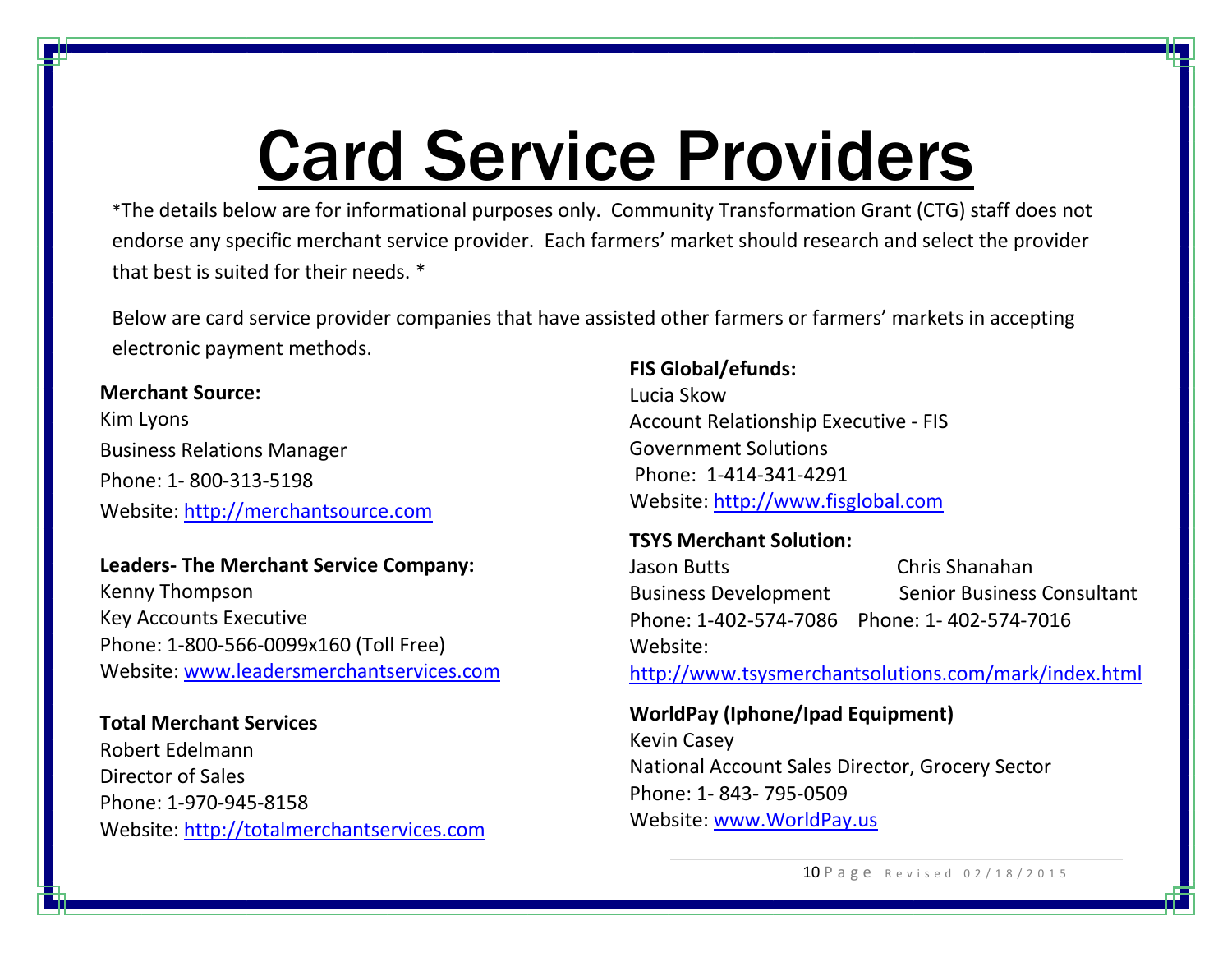### **Step 4: Selecting a Currency to use for the** Market

**Note: This step only applies for markets that plan on operating with one central POS Terminal for all participating vendors.** 

In order to process transactions between the customer and multiple vendors on a central machine, the market will set up a scrip program. A "scrip" is used as a substitute for currency, for example wooden tokens. Customers will use their SNAP/EBT card at the designated area and will request a certain dollar amount of "scrip." Customers then will take their scrip to vendors/farmers as a form of payment.

A market will need to include the following on their scrip:

- SNAP/EBT scrip must have "No change given" printed on the scrip
- The Market or Association name
- Must have an dollar value,
	- o Normally \$1.00 printed on the scrip for SNAP/EBT
	- o Normally \$ 1.00 and \$ 5.00 increments on scrip's for Credit/Debit
- Print type of scrip (SNAP EBT, Credit/Debit) and color code scrip.



\*Wooden Tokens are a best practice form of scrip since they can be personalized to your market and are less likely to be counterfeited than paper. \*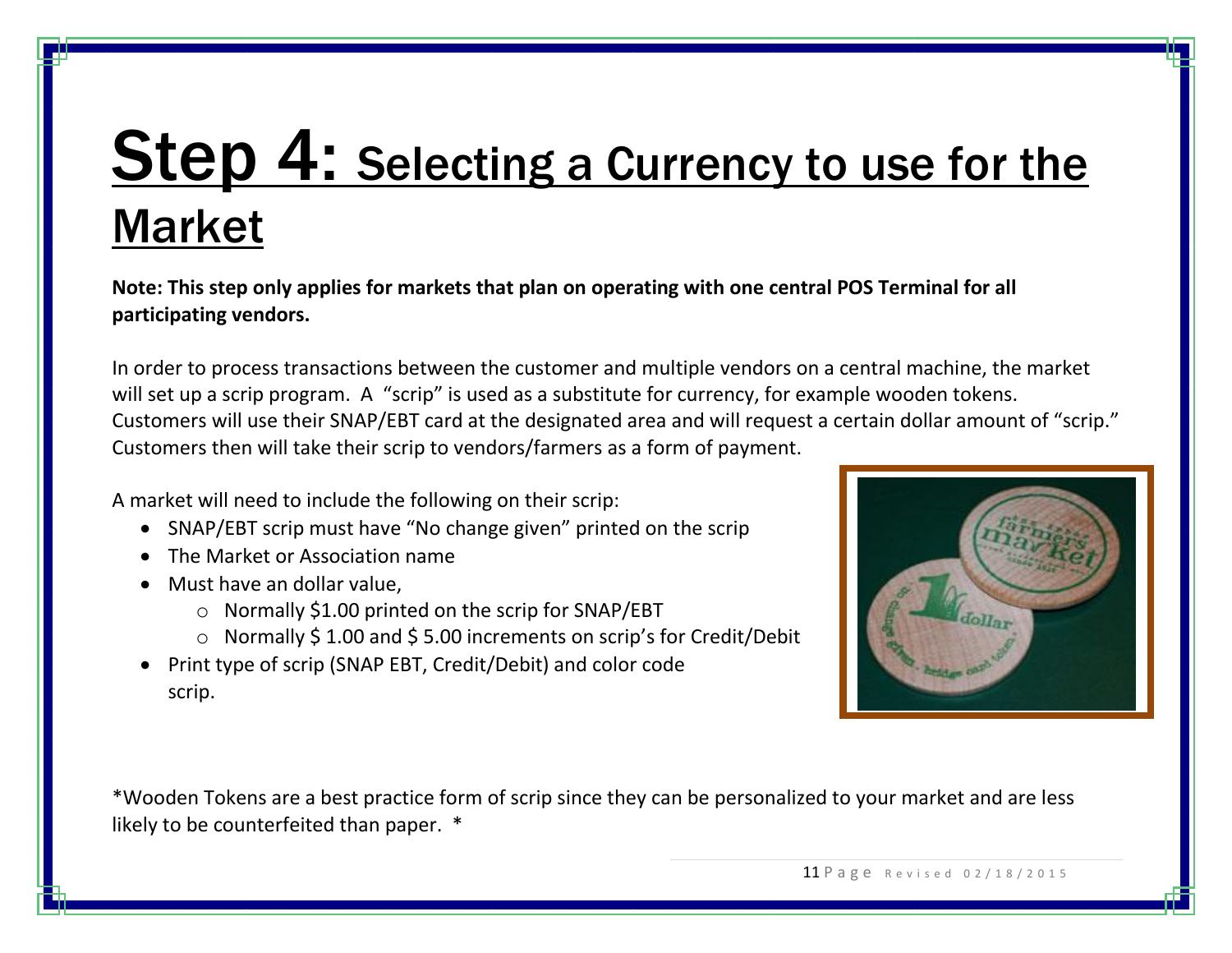# Scrip/Token Companies

\*The details below are for informational purposes only. Community Transformation Grant (CTG) staff does not endorse any specific scrip/token company.\*

Below are companies that have assisted other farmers' markets with ordering scrip/tokens.

**Old Time Wooden Nickel Company Phone:** 1-210-822-0552 **Website:** [http://www.wooden-nickel.com](http://www.wooden-nickel.com/)

**Ituit.com: Promote Source Phone:** 1- 888-406-7950 **Website:** [http://ituit.com](http://ituit.com/)

**Wooden Nickels Phone:** 1- 800-525-2990 **Website:** [http://www.anickelsite.com](http://www.anickelsite.com/)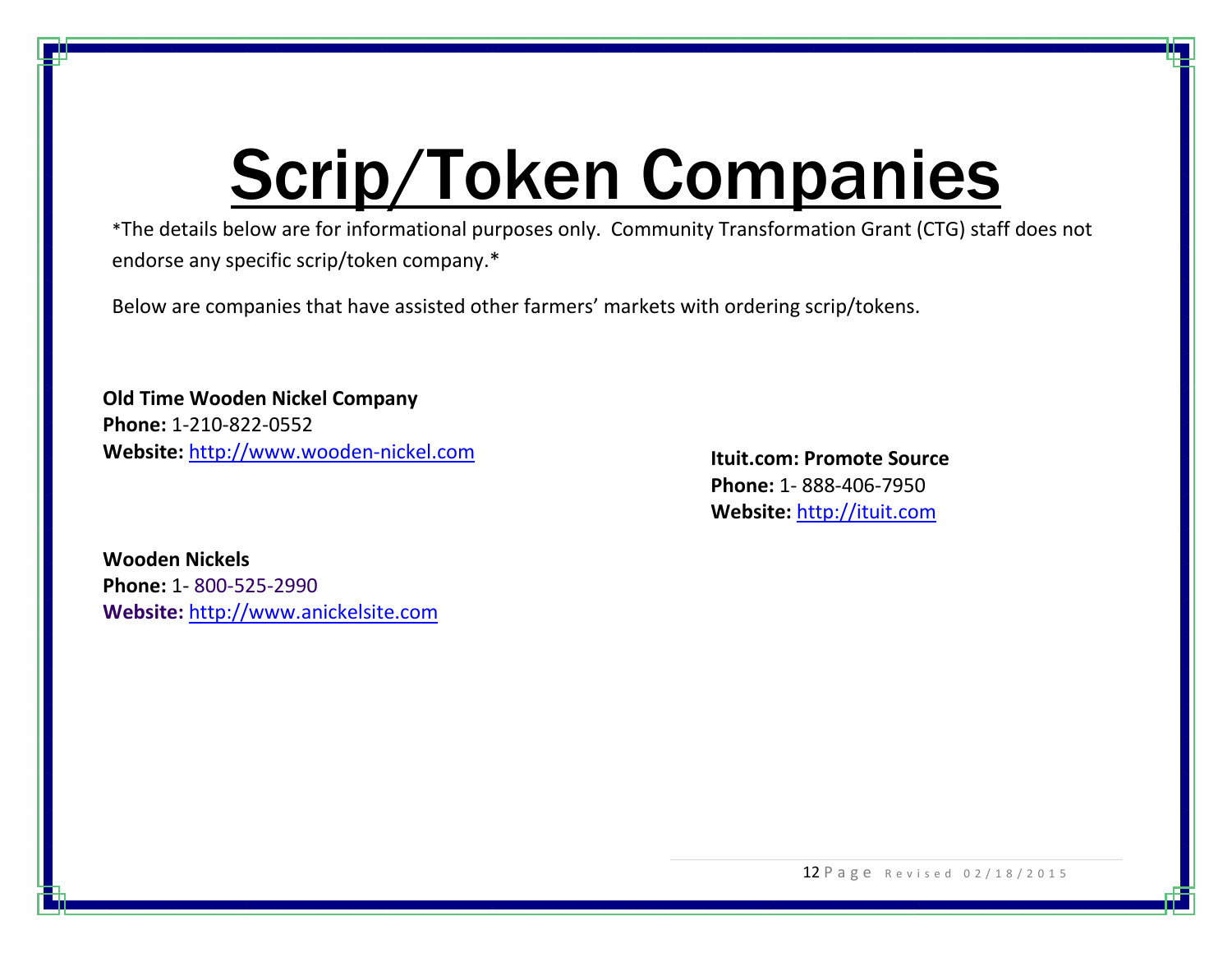### Step 5: Record Keeping (using a Scrip Program)

The following are some good recordkeeping practices when accepting SNAP/EBT, Debit, and/or Credit:

- Make sure that all participating vendors and market staff understand how to redeem the scrip at the end of the market day.
- Annual vendor and market staff training around accepting SNAP/EBT and reviewing eligible items is required by USDA (please see link for more information:

http://www.fns.usda.gov/snap/retailers/pdfs/SNAP General Training Responsibilities.pdf).

- o Create sound accounting market policies and procedures for market board, vendors, and staff. Farmers' Markets will typically track the following: The amount of dollars spent using each of the different accepted payment methods (SNAP/EBT, Debit, and/or Credit).
- o Scrip turned in for reimbursement by participating vendors/farmers on each market day.
- o Monthly and yearly sales reports.
- o If your market staff accidently runs a card for the wrong amount the following considerations apply:
	- Any Debit and/or Credit transactions can be resolved by crediting back to the customer's card.
	- Any SNAP/EBT transactions must be resolved by crediting back the SNAP/EBT card account.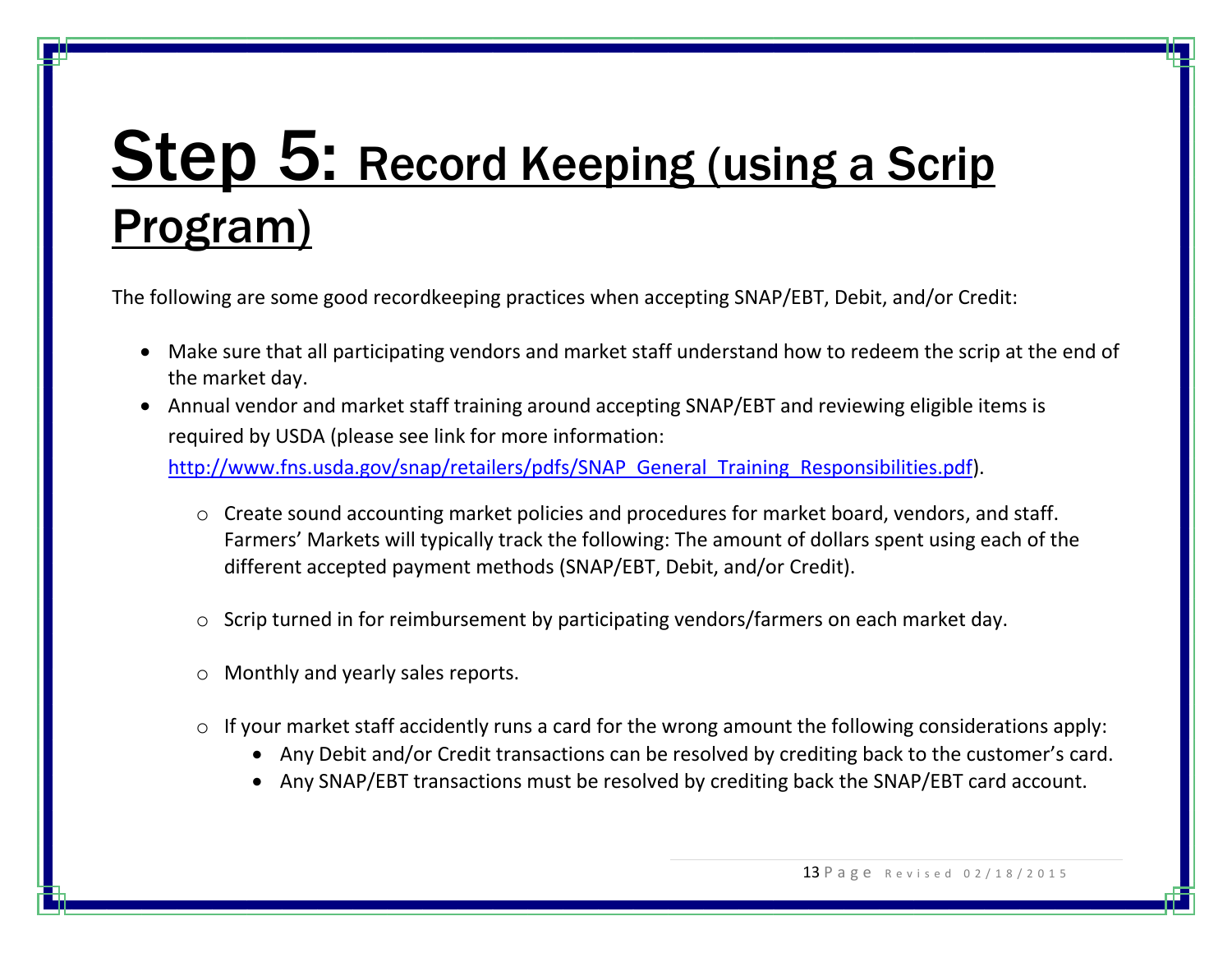### Step 6: Promotion of SNAP/EBT acceptance at your Farmers' Market

Market day promotion on accepting SNAP/EBT:

- Include signs at the market that indicate you accept SNAP/EBT and/or Debit/Credit
- Signs that point the customer to where they can get their scrip
- Signage of the SNAP/EBT and/or Debit/Credit Booth (table)
- Layout of the market that can help educate customers on who and where they can use the scrip
- Clearly identify the cost of produce for customers
- A handout for customers on how the token system works
- Incorporate events that attract all customers to the market (i.e. cooking demos, music events, etc.)

Additional outreach promotion on SNAP/EBT at your market:

- Partner with local organizations (i.e. DSS, Health Department, and etc.) with appropriate materials on markets that accept SNAP/EBT
- Use local media avenues(i.e. radio, television, newspaper, etc.) to help educate the public about SNAP/EBT
- Use social media (i.e. Facebook, twitter, etc.) to help inform the public about SNAP/EBT program

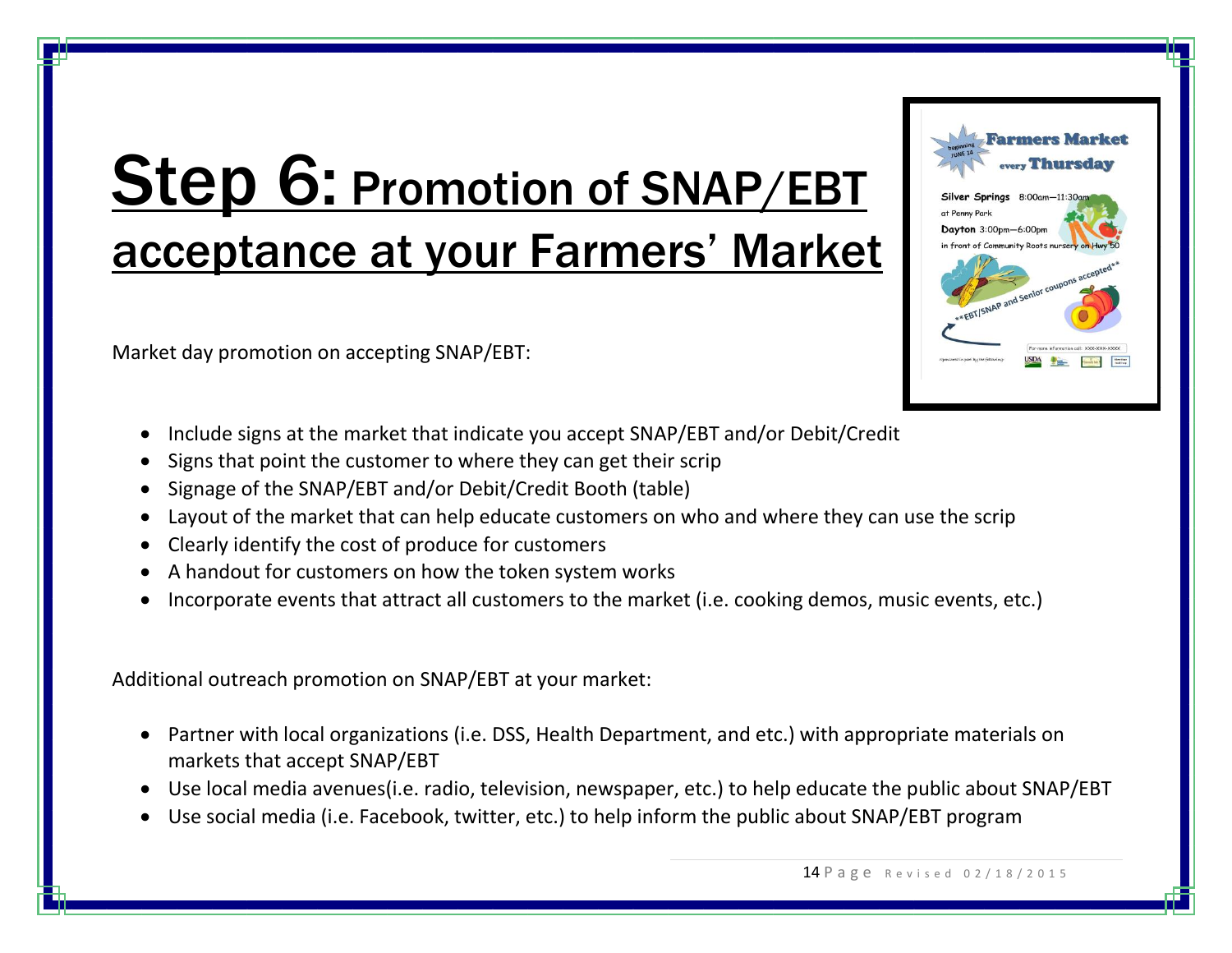# Grant Opportunities

| <b>Grant Opportunities</b>     | <b>Costs covered by Grant</b>                                                                                                                                                                                                  | <b>Requirements</b>                                                                                                                                                                                                                                                                                                                                                                                                                        |
|--------------------------------|--------------------------------------------------------------------------------------------------------------------------------------------------------------------------------------------------------------------------------|--------------------------------------------------------------------------------------------------------------------------------------------------------------------------------------------------------------------------------------------------------------------------------------------------------------------------------------------------------------------------------------------------------------------------------------------|
| <b>USDA Grant/ Market Link</b> | A SNAP/EBT only Landline POS<br><b>Terminal is Free</b><br><b>Wireless POS Terminal</b><br><b>Monthly Fees (Customer service</b><br>fee, and wireless service fee)<br><b>Marketlink:</b><br>Iphone with card reader<br>Printer | • A Farmers' market (multi-stall<br>market) must have received their<br><b>SNAP Permit number after</b><br>November 2011.<br>A direct marketing (individual)<br>farmer is eligible if they meet the<br>following criteria:<br>The farmer must participate at<br>a market that is not currently<br><b>SNAP authorized</b><br>The farmer must not currently<br>be SNAP-authorized<br>No other vendor at the market<br>can be SNAP authorized |